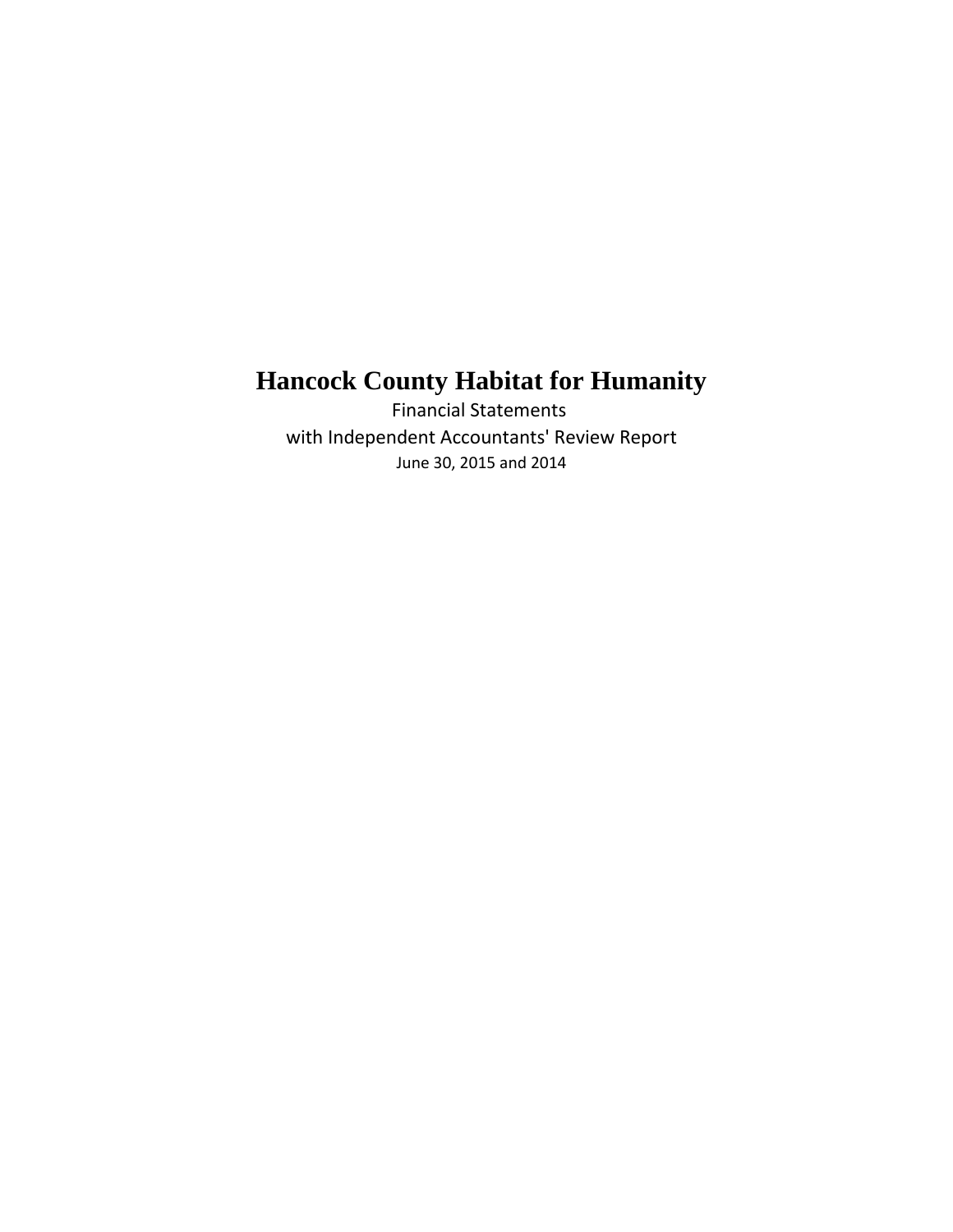## TABLE OF CONTENTS

|                                         | <b>PAGE</b> |
|-----------------------------------------|-------------|
| <b>Independent Auditors' Report</b>     | $1 - 2$     |
| <b>Basic Financial Statements</b>       |             |
| <b>Statement of Financial Position</b>  | 3           |
| <b>Statement of Activities</b>          | 4           |
| <b>Statement of Cash Flows</b>          | 5           |
| <b>Notes to Financial Statements</b>    | $6 - 11$    |
| <b>Supplementary Information</b>        |             |
| <b>Statement of Functional Expenses</b> | 12          |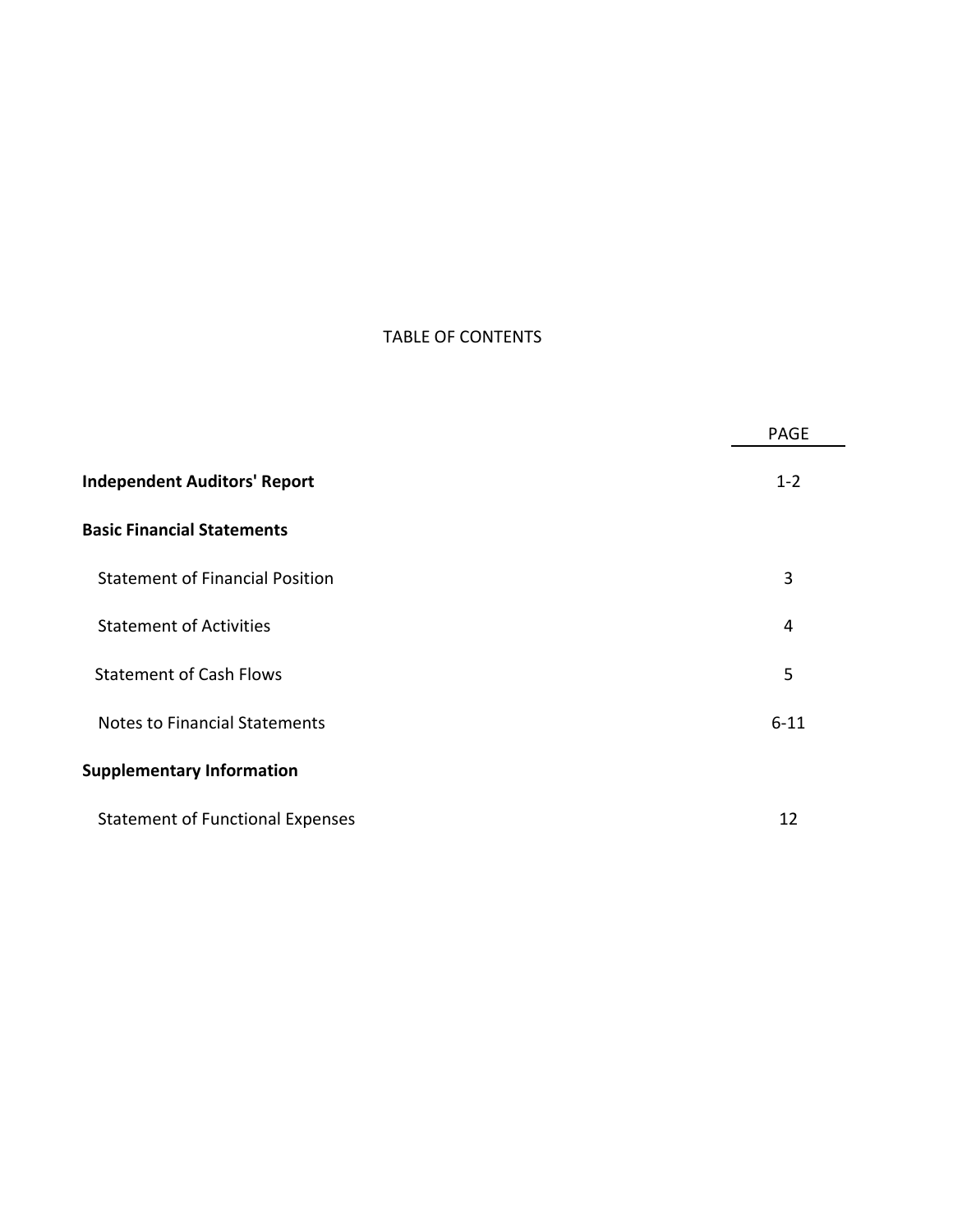

Adrien J. Roy, Jr., CPA, CGMA Jason T. Roy, CPA, CGMA Jennifer D. Robinson, CPA Matthew J. Ceban, CPA

#### **INDEPENDENT AUDITORS' REPORT**

Board of Directors Hancock County Habitat for Humanity

#### **Report on the Financial Statements**

We have audited the accompanying financial statements of Hancock County Habitat for Humanity, which comprise the statement of financial position as of June 30, 2015, and the related statements of activities and cash flows for the year then ended, and the related notes to the financial statements.

#### *Management's Responsibility for the Financial Statements*

Management is responsible for the preparation and fair presentation of these financial statements in accordance with accounting principles generally accepted in the United States of America; this includes the design, implementation, and maintenance of internal control relevant to the preparation and fair presentation of financial statements that are free from material misstatement, whether due to fraud or error.

#### *Auditor's Responsibility*

Our responsibility is to express an opinion on these financial statements based on our audits. We conducted our audits in accordance with auditing standards generally accepted in the United States of America. Those standards require that we plan and perform the audit to obtain reasonable assurance about whether the financial statements are free from material misstatement.

An audit involves performing procedures to obtain audit evidence about the amounts and disclosures in the financial statements. The procedures selected depend on the auditor's judgment, including the assessment of the risks of material misstatement of the financial statements, whether due to fraud or error. In making those risk assessments, the auditor considers internal control relevant to the entity's preparation and fair presentation of the financial statements in order to design audit procedures that are appropriate in the circumstances, but not for the purpose of expressing an opinion on the effectiveness of the entity's internal control. Accordingly, we express no such opinion. An audit also includes evaluating the appropriateness of accounting policies used and the reasonableness of significant accounting estimates made by management, as well as evaluating the overall presentation of the financial statements.

We believe that the audit evidence we have obtained is sufficient and appropriate to provide a basis for our audit opinion.

Visit us online: www.roycpas.com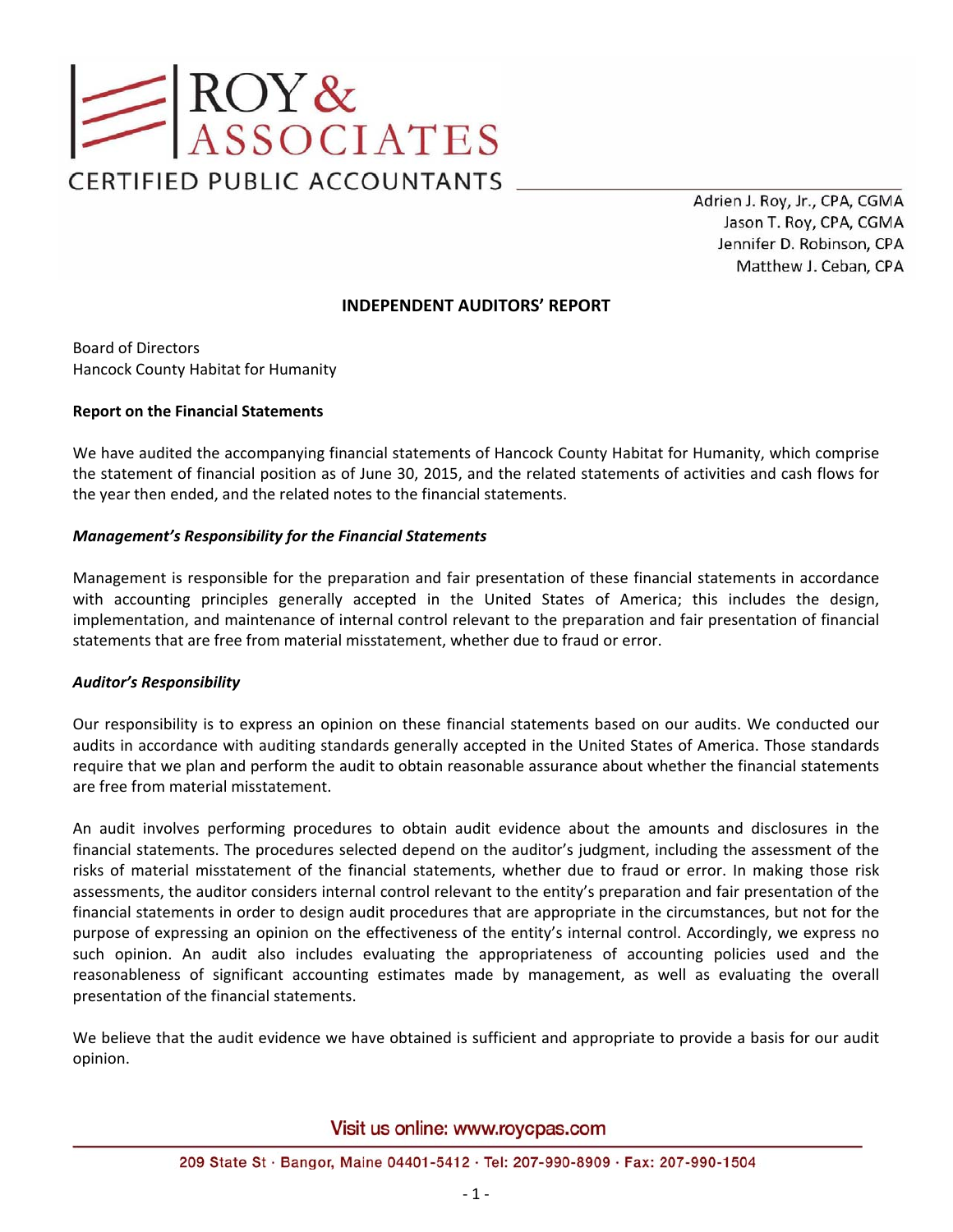#### *Basis for Qualified Opinion*

Hancock County Habitat for Humanity has recorded revenues of \$88,069 related to the sales at the ReStore, the completeness of which is not susceptible to satisfactory audit verification. Accordingly, our verification of these revenues was limited to the amounts recorded in the records of the Organization. Consequently, we were unable to determine whether any adjustments to these amounts were necessary.

#### *Qualified Opinion*

In our opinion, except for the possible effects of the matter described in the Basis for Qualified Opinion paragraph, the financial statements referred to above present fairly, in all material respects, the financial position of Hancock County Habitat for Humanity as of June 30, 2015, and the changes in its net assets and its cash flows for the year then ended in accordance with accounting principles generally accepted in the United States of America.

#### *Other Matter*

Our audits were conducted for the purpose of forming an opinion on the financial statements as a whole. The Statements of Functional Expenses is presented for purposes of additional analysis and is not a required part of the financial statements. Such information is the responsibility of management and was derived from and relates directly to the underlying accounting and other records used to prepare the financial statements. The information has been subjected to the auditing procedures applied in the audit of the financial statements and certain additional procedures, including comparing and reconciling such information directly to the underlying accounting and other records used to prepare the financial statements or to the financial statements themselves, and other additional procedures in accordance with auditing standards generally accepted in the United States of America. In our opinion, the information is fairly stated in all material respects in relation to the financial statements as a whole.

Roy & Associates, CPAs, P.A.

Bangor, ME May 03, 2016

Visit us online: www.roycpas.com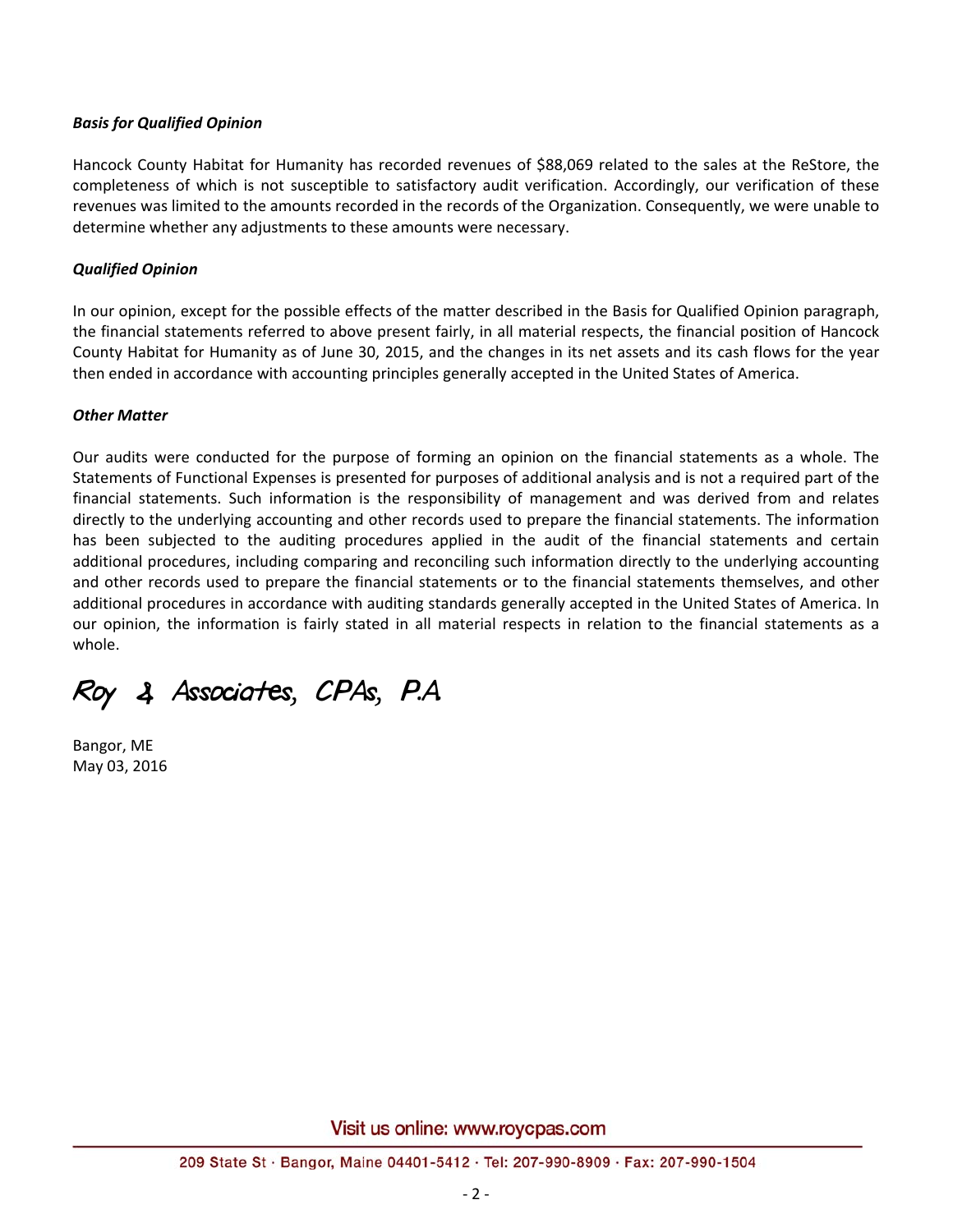# Hancock County Habitat for Humanity **STATEMENT OF FINANCIAL POSITION**

June 30, 2015

#### **ASSETS**

| Current assets:                                    |               |
|----------------------------------------------------|---------------|
| Cash and cash equivalents                          | \$<br>9,772   |
| Accounts receivable                                |               |
| General receivables                                | 7,799         |
| Prepaid expenses                                   | 1,363         |
| Homes under construction and held for sale         | 86,160        |
| Mortgages receivable - current                     | 52,018        |
| Other current assets                               | 2,556         |
| <b>Total current assets</b>                        | 159,668       |
| Property and equipment:                            |               |
| Depreciable - net                                  | 1,470         |
| Total property and equipment                       | 1,470         |
| Other assets:                                      |               |
| Mortgages receivable - net of unamortized discount | 366,692       |
| Land held for sale                                 | 24,000        |
| Total other assets                                 | 390,692       |
|                                                    |               |
| <b>Total assets</b>                                | 551,830       |
| <b>LIABILITIES AND NET ASSETS</b>                  |               |
| <b>Current liabilities:</b>                        |               |
| Accounts payable                                   | 13,208        |
| Accrued payroll                                    | 3,905         |
| Accrued compensated absences                       | 192           |
| Line of credit                                     | 27,600        |
| <b>Total current liabilities</b>                   | 44,905        |
| Noncurrent liabilities:                            |               |
| Accrued compensated absences, net of current       |               |
| amount                                             | 1,731         |
| <b>Total noncurrent liabilities</b>                | 1,731         |
| <b>Total liabilities</b>                           | 46,636        |
| Net assets:                                        |               |
| Temporarily restricted                             | 5,454         |
| Unrestricted                                       | 499,740       |
|                                                    | 505,194       |
| Total liabilities & net assets                     | \$<br>551,830 |
|                                                    |               |

The accompanying notes are an integral part of the financial statements.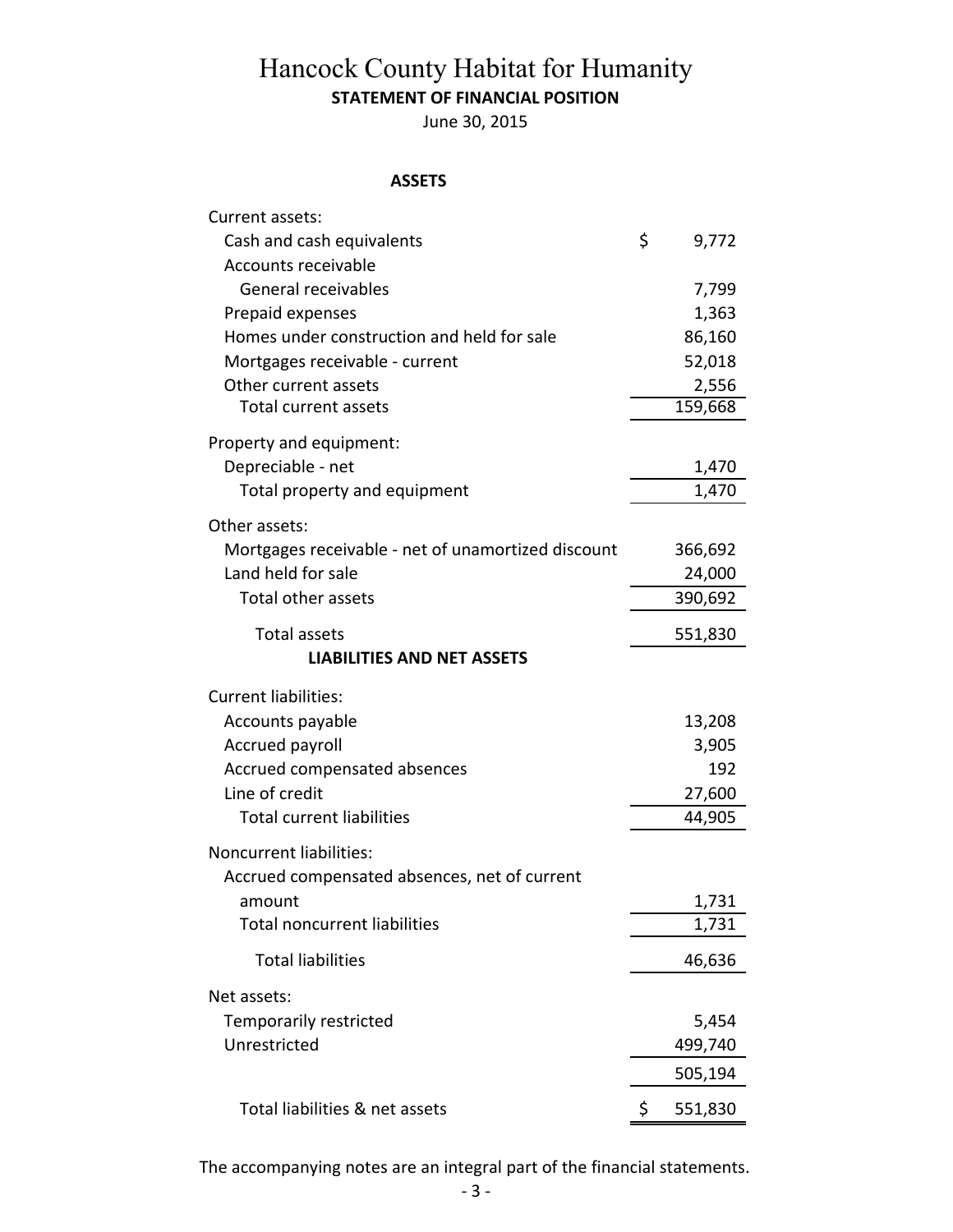# Hancock County Habitat for Humanity **STATEMENT OF ACTIVITIES**

For the year ended June 30, 2015

|                                      | Temporarily |              |                |
|--------------------------------------|-------------|--------------|----------------|
|                                      | Restricted  | Unrestricted |                |
| <b>SUPPORT &amp; REVENUE</b>         |             |              |                |
| Support:                             |             |              |                |
| Cash contributions                   | \$          | \$           | 62,338         |
| Fundraising                          |             |              | 17,298         |
| Grants                               | 1,900       |              |                |
| In-kind donations                    |             |              | 13,664         |
|                                      | 1,900       |              | 93,300         |
| Revenue:                             |             |              |                |
| Transfer of homes                    |             |              | 68,397         |
| ReStore                              |             |              | 88,069         |
| Interest                             |             |              | $\overline{2}$ |
| Mortgage loan discount amortization  |             |              | 27,733         |
| Other                                |             |              | 650            |
| Net assets released from restriction | (5, 446)    |              | 5,446          |
|                                      | (5, 446)    |              | 190,297        |
| Total support & revenue              | (3, 546)    |              | 283,597        |
| <b>EXPENSES</b>                      |             |              |                |
| Program services:                    |             |              |                |
| Housing                              |             |              | 202,329        |
| ReStore                              |             |              | 76,899         |
| Total program services               |             |              | 279,228        |
| <b>Support Services:</b>             |             |              |                |
| Administration                       |             |              | 22,596         |
| Fundraising                          |             |              | 10,724         |
| Total support services               |             |              | 33,320         |
| <b>Total expenses</b>                |             |              | 312,548        |
| Change in net assets                 | (3, 546)    |              | (28, 951)      |
| <b>Net assets - beginning</b>        | 9,000       |              | 528,691        |
| <b>Net assets - ending</b>           | \$<br>5,454 | \$           | 499,740        |
| <b>COMBINED CHANGE IN NET ASSETS</b> |             | \$           | (32, 497)      |

The accompanying notes are an integral part of the financial statements.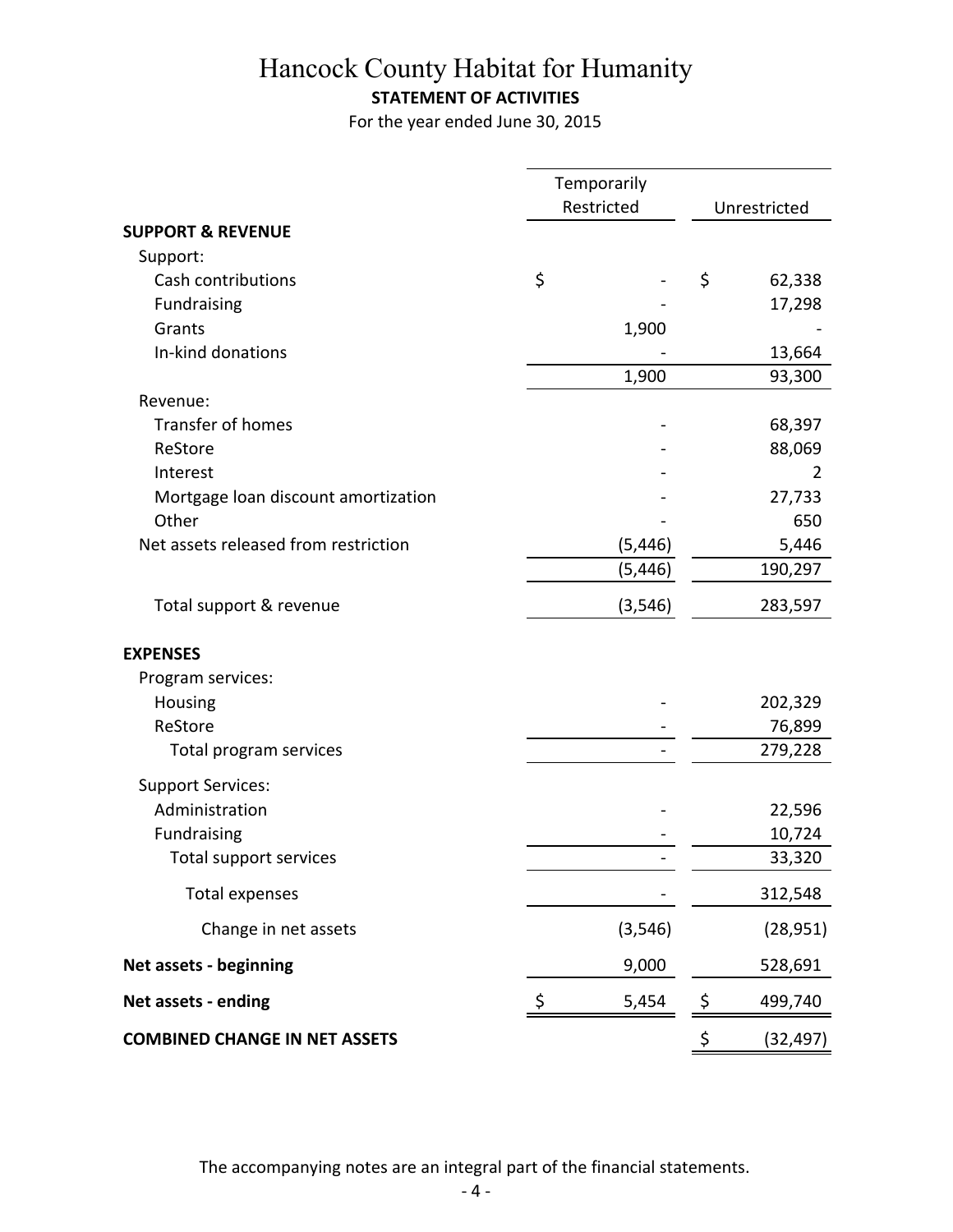# Hancock County Habitat for Humanity

**STATEMENT OF CASH FLOWS**

For the year ended June 30, 2015

### **CASH FLOWS FROM OPERATING ACTIVITIES:**

| Increase (decrease) in Net Assets:                                  |                 |
|---------------------------------------------------------------------|-----------------|
| Unrestricted                                                        | \$<br>(28, 951) |
| Temporarily restricted                                              | (3, 546)        |
|                                                                     | (32, 497)       |
| Adjustments to reconcile increase (decrease) in net assets to cash  |                 |
| provided by operating activities:                                   |                 |
| Depreciation                                                        | 981             |
| Mortgage loan discount amortization                                 | (27, 733)       |
| Sales to homeowners, net                                            | (68, 397)       |
| Deed in lieu of foreclosure on mortage receivable                   | 60,640          |
| (Increase)/ decrease in accounts receivable                         | (7, 799)        |
| (Increase)/ decrease in prepaid expenses                            | (86)            |
| (Increase) / decrease in security deposits                          | (543)           |
| (Increase) / decrease in homes under construction and held for sale | 10,992          |
| Increase/ (decrease) in accounts payable and accruals               | 706             |
| Increase / (decrease) in accrued wages                              | (15, 507)       |
| Increase / (decrease) in other accrued expenses                     | 1,923           |
| Total adjustments                                                   | (44, 823)       |
| Net cash provided (used) by operating activities                    | (77, 320)       |
| <b>CASH FLOWS FROM FINANCING ACTIVITIES:</b>                        |                 |
| Proceeds from short-term borrowing                                  | 27,600          |
| Net cash provided (used) by financing activities                    | 27,600          |
| <b>CASH FLOWS FROM INVESTING ACTIVITIES:</b>                        |                 |
| Purchase of property and equipment                                  | (1,218)         |
| Principal received on mortage receivables                           | 36,768          |
| Net cash provided (used) by investing activities                    | 35,550          |
| Net increase (decrease) in cash                                     | (14, 170)       |
| Cash at the beginning of period                                     | 23,942          |
| Cash at end of period                                               | \$<br>9,772     |

The accompanying notes are an integral part of the financial statements.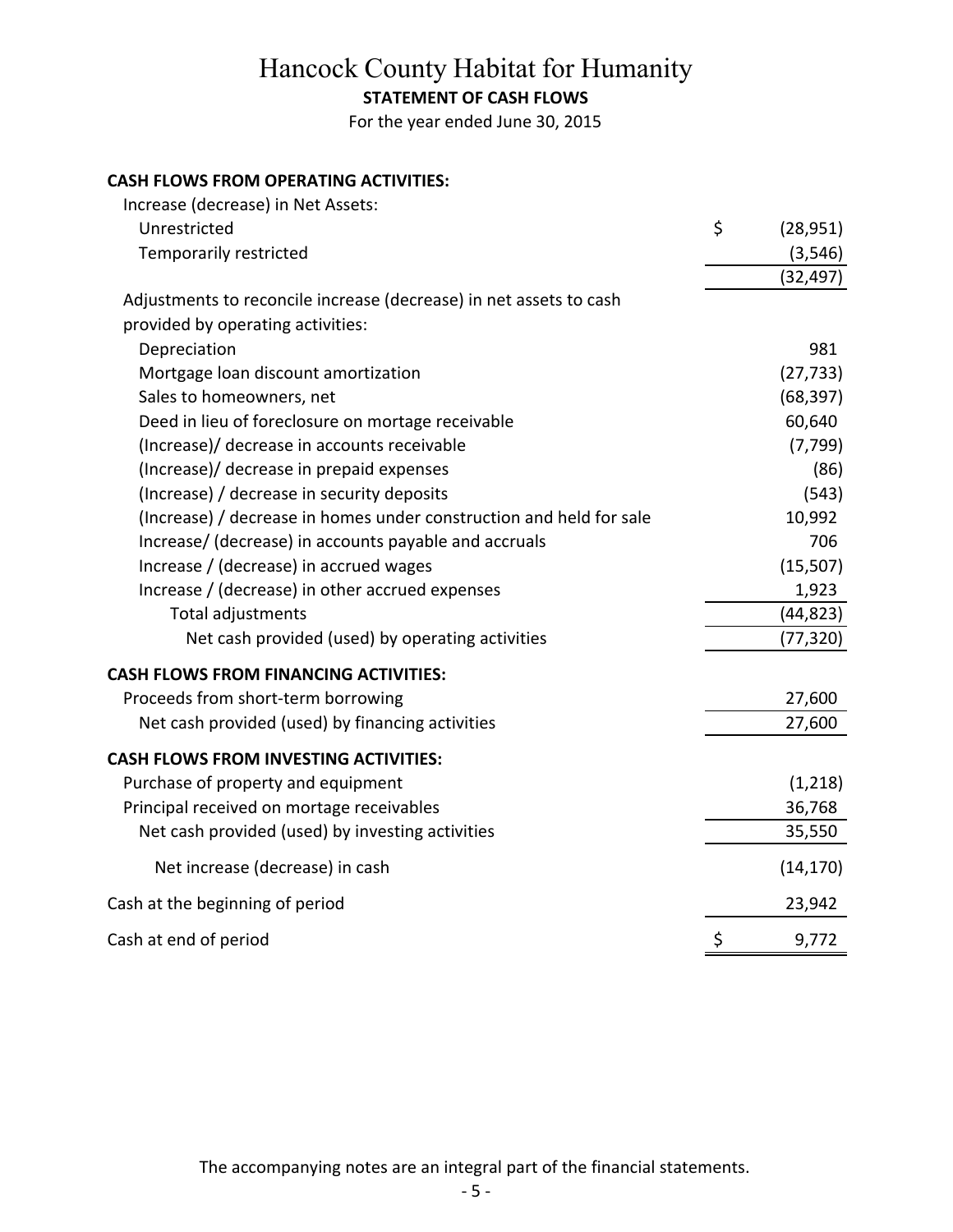## Hancock County Habitat for Humanity **NOTES TO FINANCIAL STATEMENTS** June 30, 2015

#### **1. SUMMARY OF SIGNIFICANT ACCOUNTING POLICIES**

#### **A. Organization**

Hancock County Habitat for Humanity (the Organization) a nonprofit corporation, was incorporated in the State of Maine in 1989. The Organization is an affiliate of Habitat for Humanity International (Habitat International), a nondenominational Christian not‐for‐profit organization with affiliates worldwide that seeks to eliminate poverty housing and homelessness, and to make decent shelter a matter of conscience and action. Although Habitat International assists with informational and fiscal resources, the Organization is primarily responsible for its own operations.

The Organization is governed by an independent, volunteer Board of Directors who oversees the Organization's operations. The Organization builds and renovates affordable homes in the Hancock County area, through volunteer labor and with the assistance of future low income homeowner families. Future homeowners are required to contribute 250 hours per adult of their own labor into the building of their house as well as the houses of others. The Organization's houses are sold to low income families at below market cost, and financed by the Organization with no interest (0% APR) over 20 to 25 year terms. The home is also subject to a second mortgage, representing the difference between the market value of the home (as appraised at the time the mortgage is entered into) and the first mortgage charged to the homeowner. In the event the property is sold or otherwise transferred, refinanced or otherwise encumbered by the borrower, or if the borrower is in default under the conditions of the mortgage prior to the expiration of its term, the second mortgage becomes due and Habitat, as the lender, may collect a share of the "Appreciation in Value" of the property. Otherwise, the homeowner earns any equity in the home above the original market value.

The Organization's program is funded through contributions, grants, and in‐kind donations from individuals, foundations, corporations and public agencies and religious organizations.

#### **B. Basis of Accounting**

The Organization prepares its financial statements on the accrual basis of accounting in accordance with accounting principles generally accepted in the United States of America. Under this basis, revenues are recognized when earned and expenses are recognized when the obligations are incurred.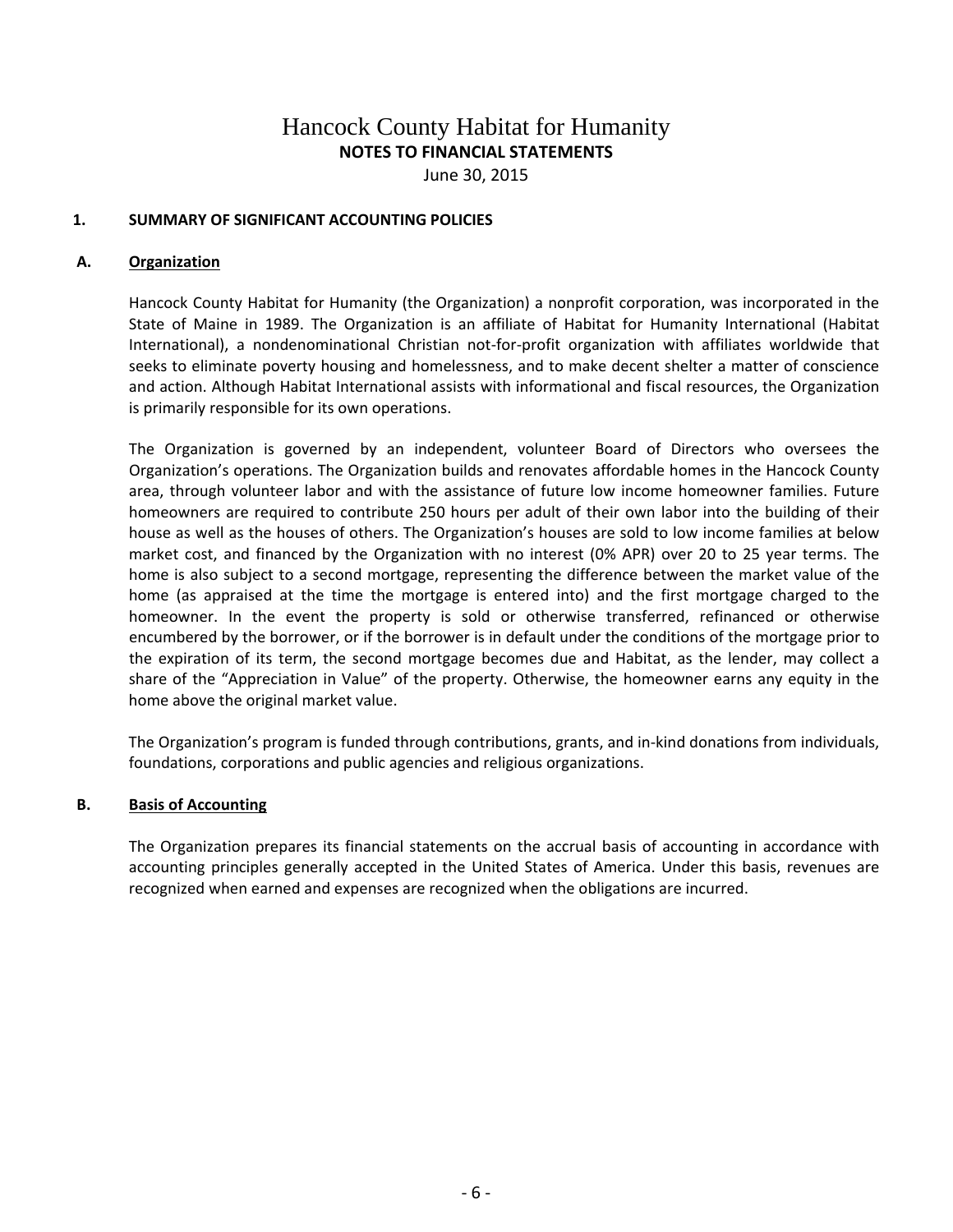#### **1. SUMMARY OF SIGNIFICANT ACCOUNTING POLICIES ‐ CONTINUED**

#### **C. Financial Statement Presentation**

The financial statements have been prepared in accordance with FASB Accounting Standards Codification ("FASB ASC") No. 958, *"Not‐for‐Profit Entities – Presentation of Financial Statements."* Under FASB ASC No. 958, the Organization is required to report information regarding its financial position and activities according to the following three classes of net assets:

- Unrestricted net assets represent expendable resources that are available for operations at management's discretion.
- Temporarily restricted net assets represent resources restricted by donors as to purpose or by time.
- Permanently restricted net assets represent resources whose use by the Organization is limited by donor‐imposed stipulations that neither expire by passage of time nor can be fulfilled or otherwise removed by actions of the Organization. As of June 30, 2015, the Organization did not have any permanently restricted net assets.

#### **D. Use of Estimates**

The process of preparing financial statements in conformity with generally accepted accounting principles requires the use of estimates and assumptions by management regarding certain types of assets, liabilities, revenues, and expenses. Such estimates primarily relate to unsettled transactions and events as of the date of the financial statements. Accordingly, upon settlement, actual results may differ from estimated amounts.

#### **E. Income Taxes**

The Organization is an exempt organization for federal and state income tax purposes under Section 501(c)(3) of the Internal Revenue Code and similar state provisions. The Organization is not classified as a private foundation. The Organization regularly reviews and evaluates its tax positions taken in previously filed information returns and as reflected in its financial statements, with regard to issues affecting its tax exempt status, unrelated business income, and related matters. The Organization believes that it has appropriate support for any tax positions taken affecting its annual filing requirements, and as such, does not have any uncertain tax positions that are material to the financial statements

The Organizations tax returns are subject to federal and state review by taxing authorities for fiscal years ended June 30, 2015, 2014, and 2013.

The Organization is subject to federal and state payroll taxes and is required to file the appropriate tax returns. Management believes that all required returns have been filed in a timely manner as of June 30, 2015.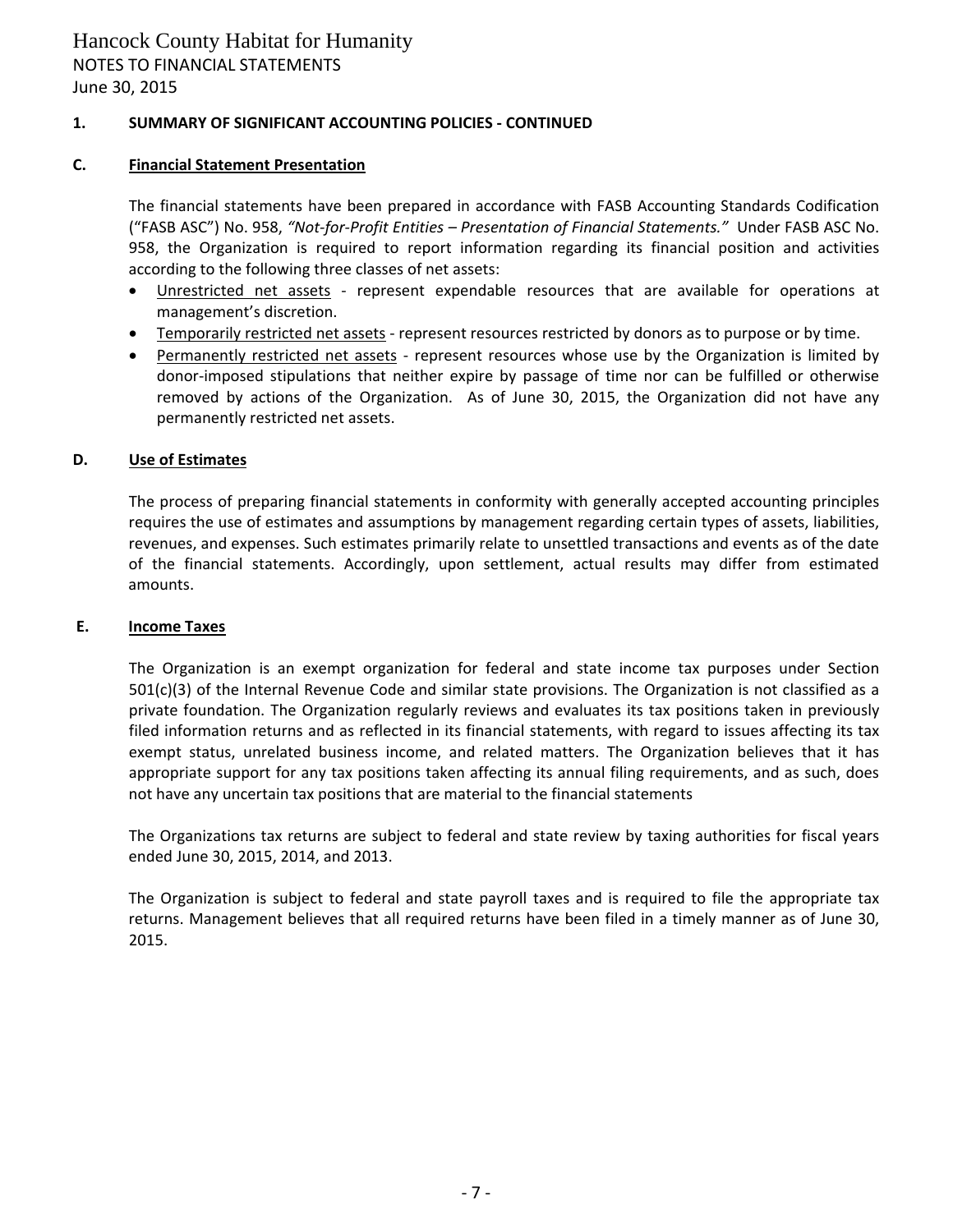#### **1. SUMMARY OF SIGNIFICANT ACCOUNTING POLICIES ‐ CONTINUED**

#### **F. Mortgages Receivable**

Mortgages receivable consist of primary non-interest bearing mortgages, secured by real estate and payable in monthly installments over 20 to 25 year terms. The mortgages are discounted based upon the prevailing market rates for low income housing at the inception of the mortgage. The discount is amortized on a straight‐line basis over the term of the mortgage.

In addition to the primary mortgage on each property, homeowners agree to an additional mortgage for the difference between the primary mortgage and the fair value of the real estate as determined by an appraiser. This mortgage is non-interest bearing, requires no monthly payments. The second mortgage represents the excess of the market value over the original loan amount of each home sold. The second mortgage only becomes due in the event the property is sold or otherwise transferred, refinanced or otherwise encumbered by the borrower, or if the borrower is in default under the conditions of the mortgage prior to the expiration of its term. Amounts associated with these additional mortgages are not included in the accompanying financial statements.

Because mortgages receivable are secured by real estate, and ultimately through the process of foreclosure, management believes that procedures will result in collection. Accordingly, no allowance for uncollectible accounts has been provided.

#### **G. ReStore Donated Inventories**

The store's merchandise consists primarily of items that have been donated by building supply stores, construction companies, and individuals in the community. Because many of the donations are the result of overstocked items or are used items, the value of donations is not readily determinable until the merchandise is sold. Therefore, retail inventory from donated items of the store has not been recorded in these financial statements. Retail sales on these donated items are recorded at the point of sale.

#### **H. Homes Under Construction and Held for Sale**

Homes under construction include the direct and indirect costs of construction, land, and the donated value of materials and professional services used in the construction of homes. When the home is occupied and title transferred, the transfer value of the home is reported as income and the construction costs are expensed.

#### **I. Land Held for Sale**

Donated land not intended for building are recorded at fair market value at the time of donation as land held for sale. Any legal or holding costs associated with land held for sale are capitalized.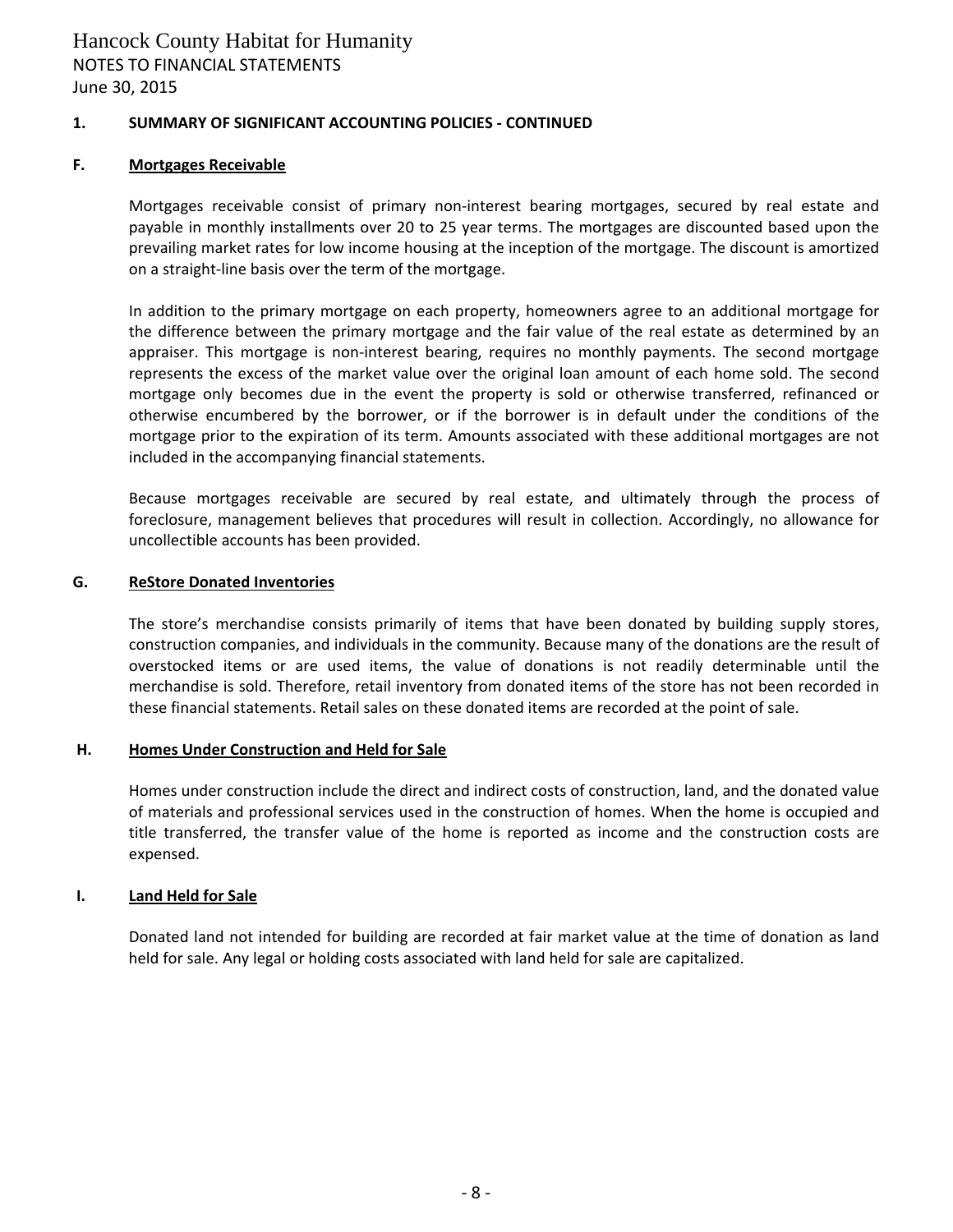#### **1. SUMMARY OF SIGNIFICANT ACCOUNTING POLICIES ‐ CONTINUED**

#### **J. Property and Equipment**

Equipment purchased or contributed in excess of \$500 is capitalized. Equipment is recorded at cost, if purchased and fair market value, if contributed. Depreciation is computed on a straight‐line basis over the following useful lives:

| Equipment       | 5 to 7 years |
|-----------------|--------------|
| <b>Vehicles</b> | 5 to 7 years |

#### **K. Cash and Cash Equivalents**

The Organization considers all short-term investments with an original maturity of three months or less to be cash equivalents.

#### **L**. **Contributions**

Unrestricted and unconditional contributions are recognized when received or pledged. Contributions are reported as temporarily restricted if they are received with donor stipulations that limit the use of such assets. When a restriction expires, temporarily restricted net assets are reclassified to unrestricted net assets and reported in the statement of activities as net assets released from restrictions.

#### **M. Grants**

The Organization receives funding from assistance programs that supplement its traditional funding sources.

#### **N. In‐Kind Support**

The Organization records various types of in‐kind support including discounts on services of professionals, building materials, and land donated by volunteers and local citizens in carrying out its mission. The amounts reported as in-kind support are reported at its fair value on the date of donation. Certain amounts may not meet the requirements necessary to be recognized under accounting principles generally accepted in the United States of America. Generally accepted accounting principles allow contributed services to be recognized only if the services received create or enhance nonfinancial assets or require specialized skills, provided by individuals possessing those skills, and would typically need to be purchased if not provided by donation.

#### **O. Functional Allocation of Expenses**

The costs of providing programs and other activities have been summarized on a functional basis in the statement of activities. Certain costs have been allocated among the programs and supporting services benefited.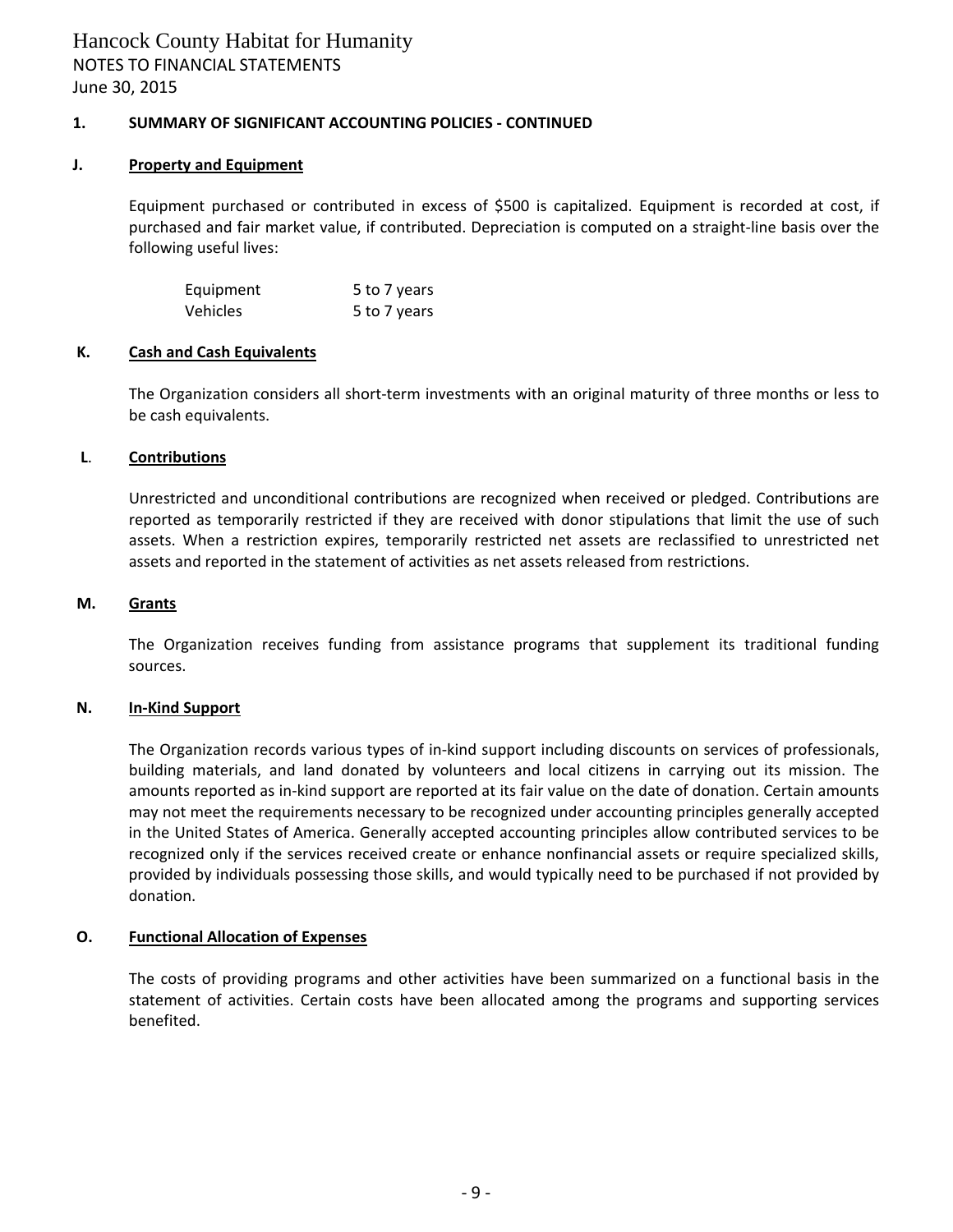### Hancock County Habitat for Humanity NOTES TO FINANCIAL STATEMENTS June 30, 2015

#### **2. CASH**

At June 30, 2015 the Organization had no deposits in excess of the FDIC insurance limit of \$250,000. At June 30, 2015, the Organization's carrying amount of deposits was \$9,772.

#### **3. MORTGAGES RECEIVABLE**

Mortgage receivables as of June 30, 2015 are as follows:

| Mortgages receivable at face value | 613.342    |
|------------------------------------|------------|
| Unamortized discounts on mortgages | (194, 632) |
|                                    | 418.710    |

Future collections on these mortgages will be received over the next five years as follows:

| Year Ending June 30,            |               |
|---------------------------------|---------------|
| 2016                            | \$<br>52,018  |
| 2017                            | 37,609        |
| 2018                            | 37,609        |
| 2019                            | 37,609        |
| 2020                            | 37,609        |
| Thereafter                      | 410,888       |
| Total                           | 613,342       |
| Unamortized discount            | (194, 632)    |
| Current portion                 | (52,018)      |
| Balance, net of current portion | \$<br>366,692 |

#### **4. PROPERTY AND EQUIPMENT**

Property and equipment on June 30, 2015 consist of the following:

| Office equipment               | S | 2,323 |
|--------------------------------|---|-------|
| Construction equipment         |   | 3,700 |
| ReStore equipment              |   | 600   |
|                                |   | 6,623 |
| Less: accumulated depreciation |   | 5,153 |
|                                |   | 1.470 |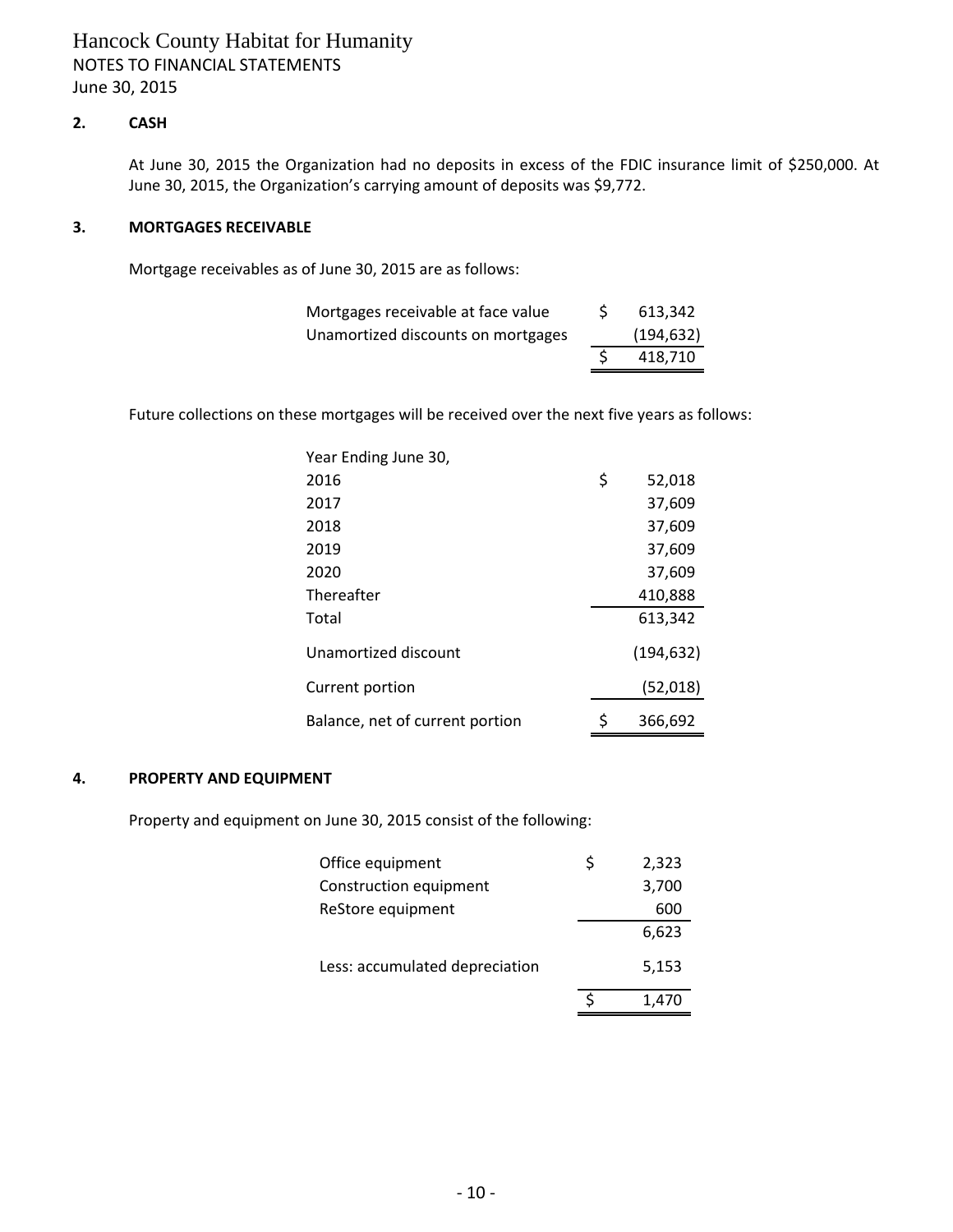## Hancock County Habitat for Humanity NOTES TO FINANCIAL STATEMENTS June 30, 2015

#### **5. LINE OF CREDIT**

On June 11, 2014 the Organization entered into a line of credit agreement in the amount of \$40,000. Interest on outstanding balances is variable based on the Wall Street Journal Prime Rate plus 1.5%. The line is secured by business assets of the ReStore. At June 30, 2015 the balance outstanding was \$27,600.

#### **6. RESTRICTIONS ON NET ASSETS**

Temporarily restricted net assets are available for the following purposes:

| Building project in Blue Hill | 1.000 |
|-------------------------------|-------|
| ReStore management training   | 634   |
| Building project #19          | 3.624 |
| Pulliam grant                 | 196   |
|                               | 5.454 |

#### **7. TRANSACTIONS WITH HABITAT FOR HUMANITY INTERNATIONAL**

The Organization annually tithes a portion of its unrestricted contributions (excluding in‐kind donations) to Habitat for Humanity International (Habitat International) which distributes the funds for use by Habitat affiliates in in economically depressed areas around the world.

Beginning January 1, 2014 Habitat International in phasing in an annual U.S. Stewardship and Organizational Sustainability Initiative (US‐SOSI) fee based on the population of an affiliate's geographic service area. The fee is used to offset a portion of the costs associated with Habitat International's efforts that benefit all affiliates such as brand protection and promotion, regulatory advocacy and gifts in‐kind solicitation.

Total contributions to Habitat International for the year ended June 30, 2015 was \$10,230. As of June 30, 2015 \$6,830 is included in accounts payable.

#### **8. EVALUATION OF SUBSEQUENT EVENTS**

The Association has evaluated subsequent events through May 03, 2016, the date which the financial statements were available to be issued.